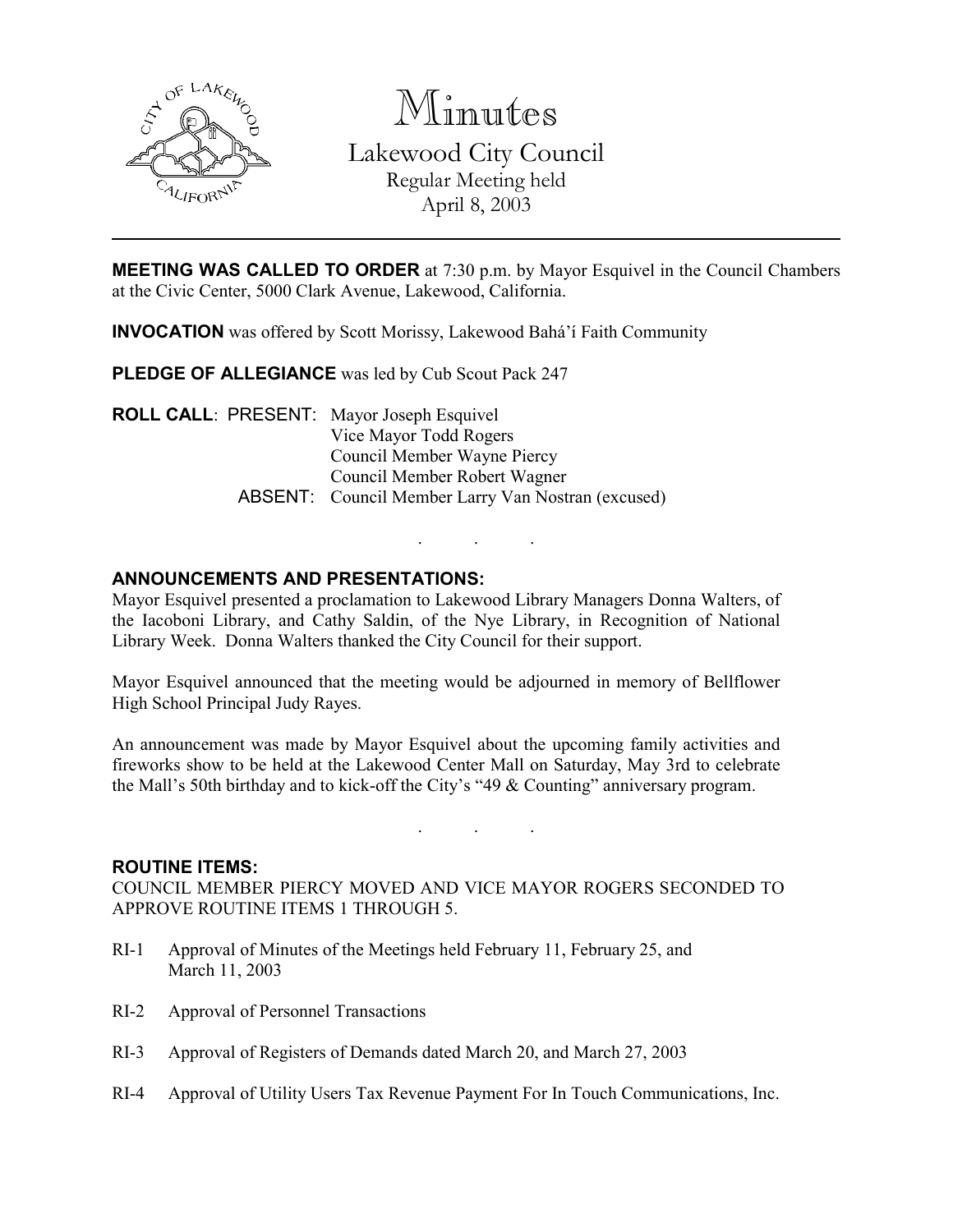City Council Minutes April 8, 2003 Page 2

#### ROUTINE ITEMS: Continued

RI-5 Acceptance of Weingart Foundation Grant for 50th Anniversary History Project

UPON ROLL CALL VOTE, THE MOTION WAS APPROVED:

AYES: COUNCIL MEMBERS: Piercy, Rogers, Wagner and Esquivel NAYS: COUNCIL MEMBERS: None ABSENT: COUNCIL MEMBERS: Van Nostran

### 1.1 • AWARD OF BID FOR PUBLIC WORKS PROJECT NO. 03-2, BISCAILUZ PARK PICNIC SHELTER RE-ROOFING PROJECT

. . .

Lisa Rapp, Director of Public Works, gave a brief oral presentation based on the memorandum contained in the agenda and stated that although six contractors had attended a mandatory pre-bid conference for the Biscailuz Park Picnic Shelter Re-Roofing Project, no bids had been received. She advised that pursuant to the California Public Contract Code, a legislative body was permitted to proceed with a project in a 'no bid' situation and staff had received a quote from a general contractor who had been in attendance at the pre-bid conference and had been recommended by the roofing material manufacturer. It was the recommendation of staff that since the work needed to be completed at this time, the City Council approve the plans, specifications and working details for the project; award a contract to Prime Waterproofing Associates in the amount of \$7,900; waive the standard requirements for Faithful performance Bond; appropriate \$2,000 from the Park Dedication Fund to the project account; and authorize staff to approve a cumulative total of change orders not to exceed \$1,000.

Council Member Wagner questioned the logic of requiring a full public works contract process, with the related expenses, for a relatively small project. Ms. Rapp responded by stating that the Public Contract Code required a complete set of plans and specifications for any project over \$5,000. Upon being advised that the requirement had remained at the same amount for quite a number of years, Council Member Wagner stated that the Intergovernmental Relations Committee should look into legislation to increase the minimum amount to a more practical level.

Mayor Esquivel opened the public hearing at 7:44 p.m. and called for anyone in the audience wishing to address the City Council on this matter. There was no response.

VICE MAYOR ROGERS MOVED AND COUNCIL MEMBER PIERCY SECONDED TO CLOSE THE PUBLIC HEARING AND APPROVE STAFF'S RECOMMENDATIONS. UPON ROLL CALL VOTE, THE MOTION WAS APPROVED:

. . .

AYES: COUNCIL MEMBERS: Piercy, Rogers, Wagner and Esquivel NAYS: COUNCIL MEMBERS: None ABSENT: COUNCIL MEMBERS: Van Nostran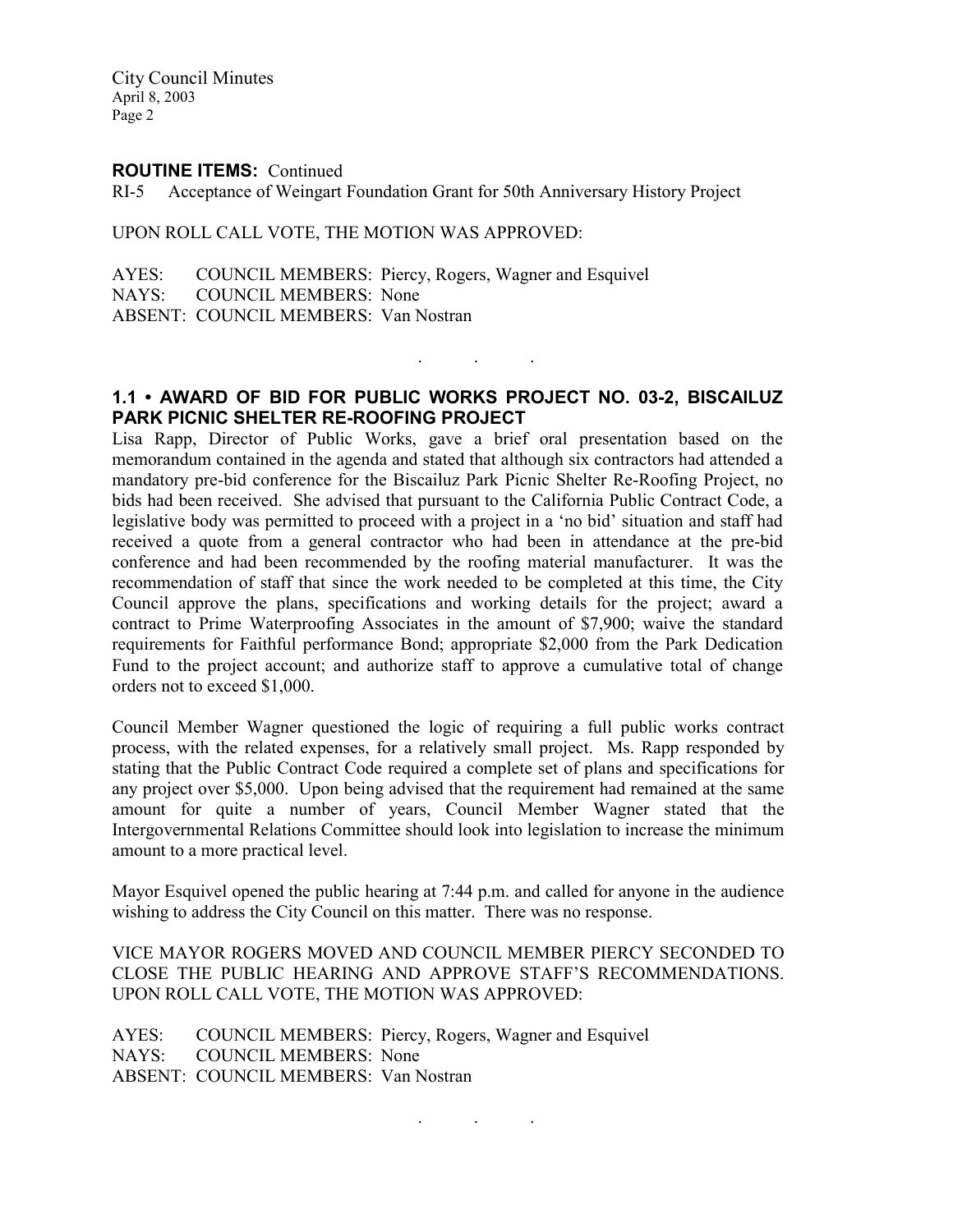# 1.2 • AWARD OF BID FOR PUBLIC WORKS PROJECT NO. 03-4, MAYFAIR, DEL VALLE AND PALMS PARKS PLAY AREA IMPROVEMENT PROJECT

The Public Works Director displayed slides and gave a brief oral presentation based on the memorandum contained in the agenda and reported that seven bids had been received for the Mayfair, Del Valle and Palms Parks Play Area Improvement Project. The project included removal of existing wooden play equipment; installation of several new pieces of play equipment; installation of poured-in-place recycled rubber safety surfacing at the Mayfair and Palms Tot Lot and school-age play areas and the installation of a new picnic shelter at the Del Valle Tot Lot. She noted that the City Council had approved the purchase of the play equipment in February, and so it had been ordered and was ready for installation. It was the recommendation of staff that the City Council approve the plans, specifications and working details for the subject project; award a contract to the low bidder, Malibu Pacific Tennis Courts, Inc., in the amount of \$209,000; authorize staff to approve a cumulative total of change orders not to exceed \$10,405; approve an amendment to an agreement with Meyer & Associates in an amount not to exceed \$4,125; and appropriate \$47,000 of Per Capita Grant Program funds available under the Safe Neighborhood Parks, Clean Water, Clean Air and Coastal Protection Bond Act, Proposition 12, of 2000, to the project account.

Responding to a question from Vice Mayor Rogers, Ms. Rapp stated that the project was scheduled to begin at the end of April and be completed by early to mid-June.

Mayor Esquivel opened the public hearing at 7:49 p.m. and called for anyone in the audience wishing to address the City Council on this matter. There was no response.

COUNCIL MEMBER PIERCY MOVED AND VICE MAYOR ROGERS SECONDED TO CLOSE THE PUBLIC HEARING AND ACCEPT STAFF'S RECOMMENDATIONS. UPON ROLL CALL VOTE, THE MOTION WAS APPROVED:

AYES: COUNCIL MEMBERS: Piercy, Rogers, Wagner and Esquivel NAYS: COUNCIL MEMBERS: None ABSENT: COUNCIL MEMBERS: Van Nostran

### 1.3 • AWARD OF BID FOR PUBLIC WORKS PROJECT NO. 03-5, WATERMAIN REPLACEMENT - 2003

. . .

The Director of Public Works gave a brief oral presentation based on the memorandum contained in the agenda and stated fourteen bids had been received for the Watermain Replacement 2003 project. She advised that the project included the replacement of nearly three miles of undersized, cast-iron, residential water mains in the area east of Palo Verde Avenue between Turnergrove Drive and Harvey Way. She stated that the low bidder for the project was properly licensed for the proposed work and references had been satisfactorily verified. It was the recommendation of staff that the City Council approve the plans, specifications and working details for the project; award a contract to Precision Pipeline, Inc. of Alta Loma in the amount of \$779,680; and authorize staff to approve a cumulative total of change orders as needed not to exceed \$75,000.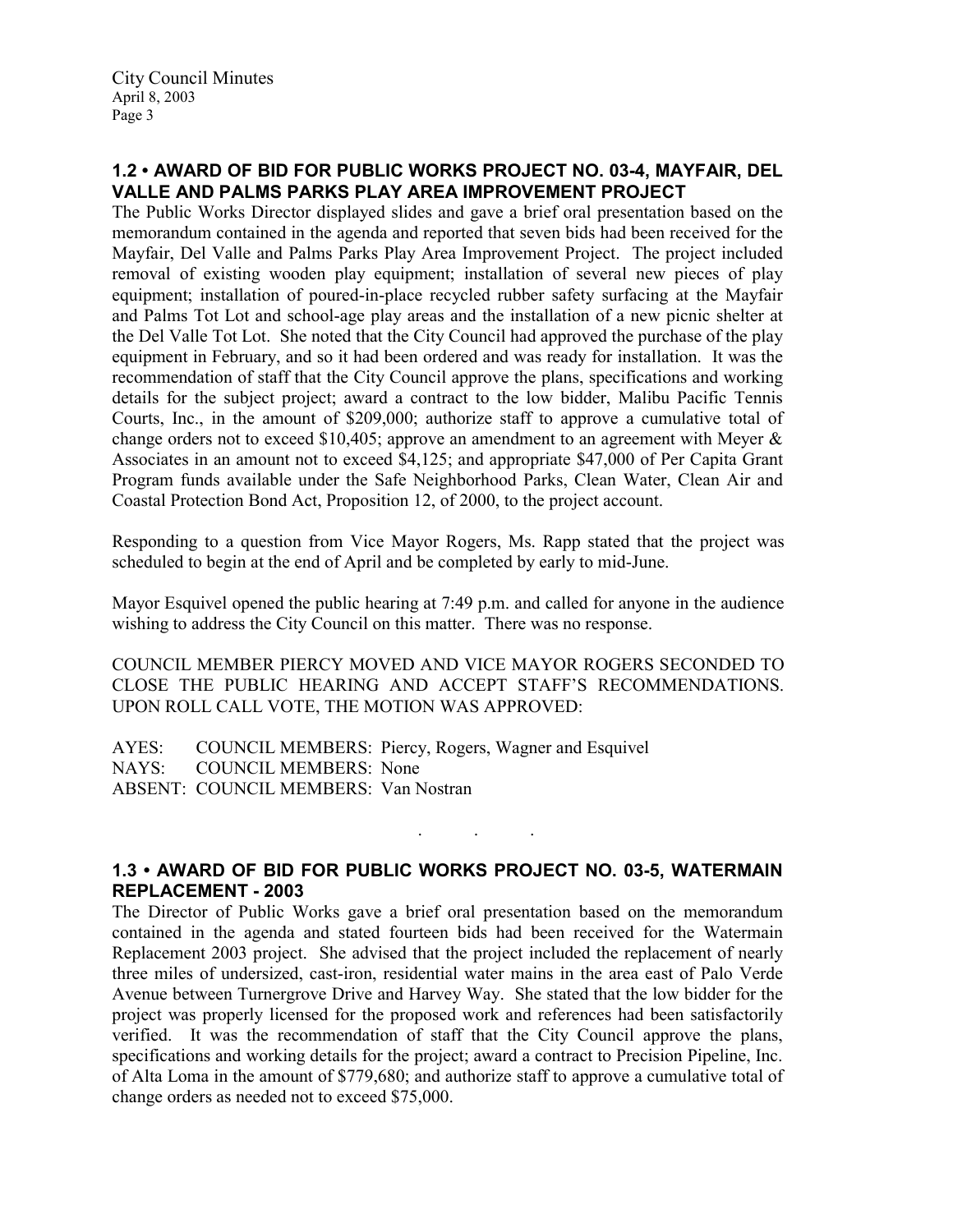## 1.3 • AWARD OF BID FOR PUBLIC WORKS PROJECT NO. 03-5, WATERMAIN REPLACEMENT – 2003 - Continued

Council Member Wagner inquired about the use of PVC piping for such a project. Water Resources Director Jim Glancy reported that the specified pipe was a type expressly designed for water main use and was much heavier than the type provided for home use. He noted that the pipe performed particularly well in the six-to-eight inch sizes.

Mayor Esquivel opened the public hearing at 7:53 p.m. and called for anyone in the audience wishing to address the City Council on this matter. There was no response.

VICE MAYOR ROGERS MOVED AND COUNCIL MEMBER PIERCY SECONDED TO CLOSE THE PUBLIC HEARING AND APPROVE STAFF'S RECOMMENDATIONS. UPON ROLL CALL VOTE, THE MOTION WAS APPROVED:

AYES: COUNCIL MEMBERS: Piercy, Rogers, Wagner and Esquivel NAYS: COUNCIL MEMBERS: None ABSENT: COUNCIL MEMBERS: Van Nostran

# 1.4 • AWARD OF BID FOR PUBLIC WORKS PROJECT NO. 03-1, LEFT TURN PHASING ON DEL AMO BOULEVARD AT PALO VERDE AVENUE

. . .

The Director of Public Works gave a brief oral presentation based on the memorandum contained in the agenda and reported two bids had been received for Public Works Project No. 03-1, to construct left-turn phasing for Del Amo Boulevard at its intersection with Palo Verde Avenue. She stated that staff had verified that the low bidder was properly licensed for the work and possessed satisfactory references. She noted that due to a 12 to 16 week lead time for delivery of the traffic signal poles, the construction was scheduled to begin in July and be completed by the end of August, 2003. It was the recommendation of staff that the City Council adopt the plans, specifications and working details of the project; award a contract to Dynalectric in the amount of \$34,976; and authorize staff to approve a cumulative total of change orders not to exceed \$7,000.

Mayor Esquivel opened the public hearing at 7:55 p.m. and called for anyone in the audience wishing to address the City Council on this matter.

Shawn Robinson stated that she felt left-turn controls were needed more at the intersection of Bellflower Boulevard and South Street.

Ms. Rapp responded by stating that left-turn phasing on South Street at Bellflower Boulevard had already been scheduled as part of an upcoming regional traffic improvement project in conjunction with the Gateway Cities Council of Governments.

COUNCIL MEMBER PIERCY MOVED AND COUNCIL MEMBER WAGNER SECONDED TO CLOSE THE PUBLIC HEARING.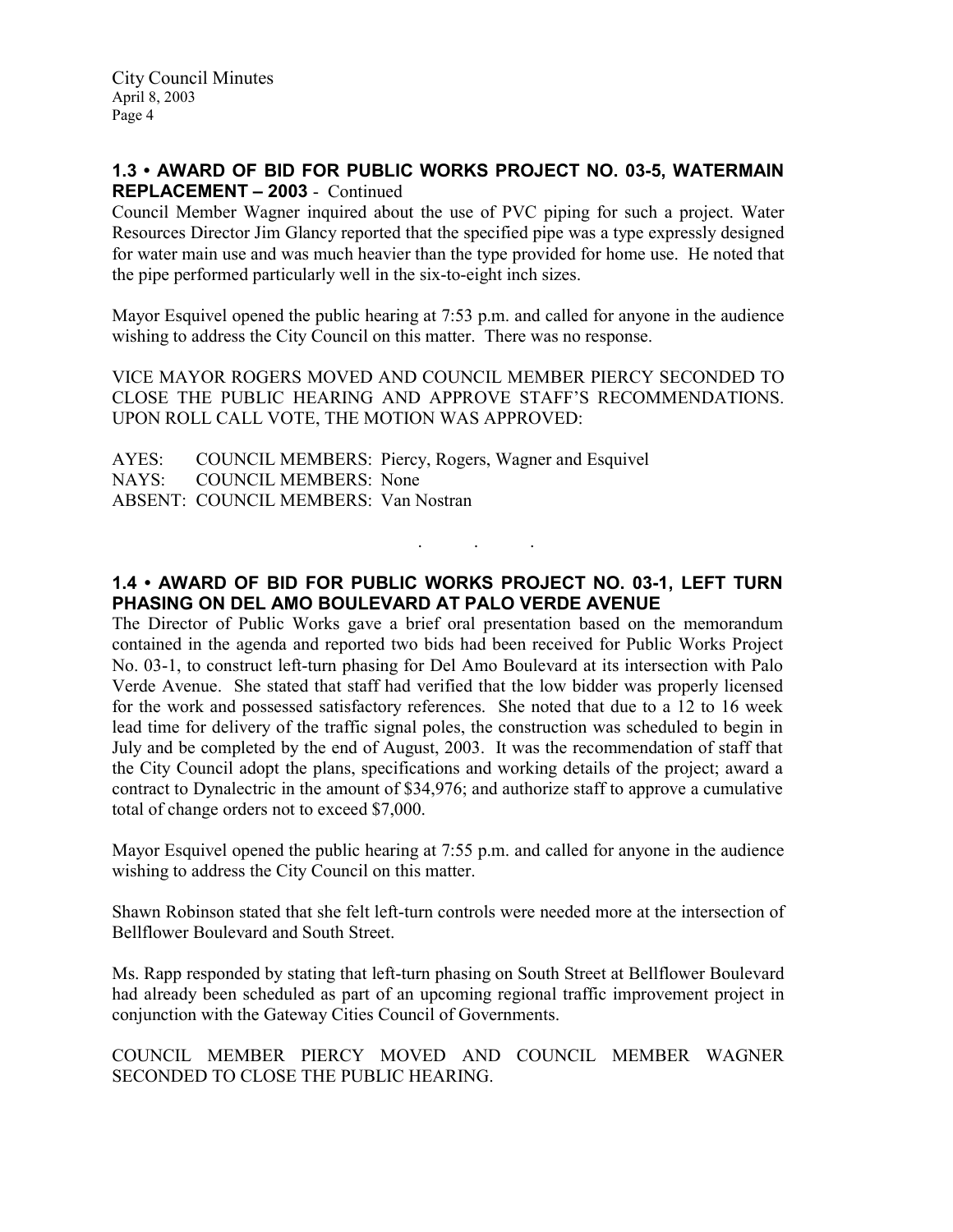City Council Minutes April 8, 2003 Page 5

1.4 • AWARD OF BID FOR PUBLIC WORKS PROJECT NO. 03-1, LEFT TURN PHASING ON DEL AMO BOULEVARD AT PALO VERDE AVENUE - Continued UPON ROLL CALL VOTE, THE MOTION WAS APPROVED:

AYES: COUNCIL MEMBERS: Piercy, Rogers, Wagner and Esquivel NAYS: COUNCIL MEMBERS: None ABSENT: COUNCIL MEMBERS: Van Nostran

COUNCIL MEMBER PIERCY MOVED AND VICE MAYOR ROGERS SECONDED TO APPROVE STAFF'S RECOMMENDATIONS. UPON ROLL CALL VOTE, THE MOTION WAS APPROVED:

AYES: COUNCIL MEMBERS: Piercy, Rogers, Wagner and Esquivel NAYS: COUNCIL MEMBERS: None ABSENT: COUNCIL MEMBERS: Van Nostran

Mayor Esquivel announced that if there was no objection, Item 2.1, Appointments To City Commissions, and Item 3.1, Appointments To Governmental Associations, Organizations & Committees, would be continued to the next meeting. It was so ordered.

. . .

# 2.2 • SECOND READING AND ADOPTION OF ORDINANCE NO. 2003-3; CHANGING THE ZONING FROM R-1 TO PDSF ON PROPERTY LOCATED AT 5813 ALLINGTON STREET

. . .

Mayor Esquivel instructed that the proposed ordinance be read by title.

ORDINANCE NO. 2003-3; AN ORDINANCE OF THE CITY COUNCIL OF THE CITY OF LAKEWOOD AMENDING THE ZONING MAP OF THE CITY OF LAKEWOOD BY CHANGING THE ZONING FROM R-1 (SINGLE-FAMILY RESIDENTIAL) TO PDSF (PLANNED DEVELOPMENT SINGLE FAMILY) ON PROPERTY LOCATED AT 5813 ALLINGTON STREET, DESIGNATED AS ZONE CHANGE CASE NO. 105 was read by title by the City Clerk.

COUNCIL MEMBER WAGNER MOVED AND VICE MAYOR ROGERS SECONDED TO WAIVE FURTHER READING OF ORDINANCE NO. 2003-3. UPON ROLL CALL VOTE, THE MOTION WAS APPROVED:

AYES: COUNCIL MEMBERS: Piercy, Rogers, Wagner and Esquivel NAYS: COUNCIL MEMBERS: None ABSENT: COUNCIL MEMBERS: Van Nostran